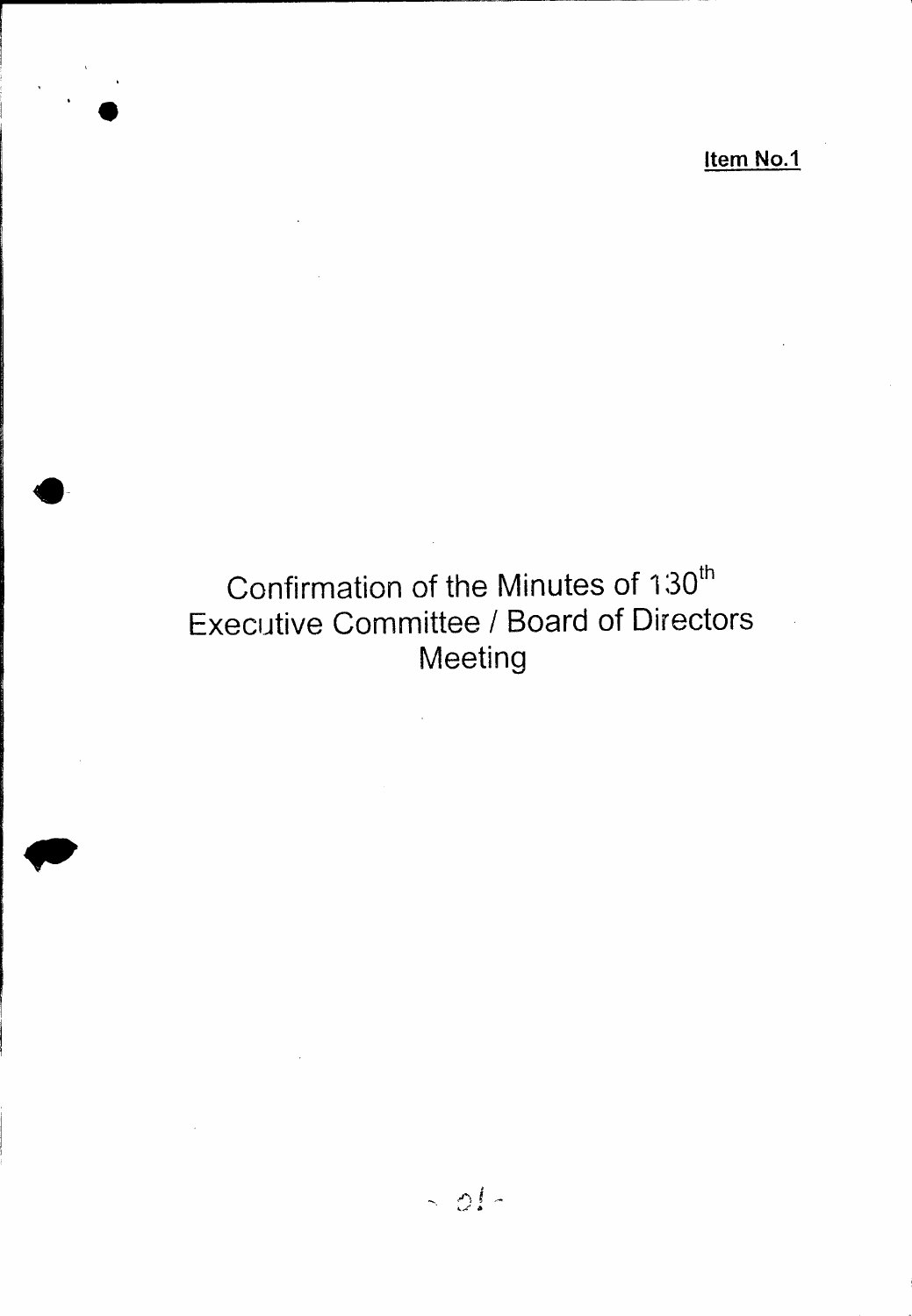

•

#### FEDERAL GOVERNMENT EMPLOYEES HOUSING FOUNDATIO 10, MAUVE AREA, G-10/4, ISLAMABAD «»

#### Subject: MINUTES OF THE 130<sup>th</sup> MEETING OF THE EXECUTIVE COMMITTEE / BOARD OF DIRECTORS OF FEDERAL GOVERNMENT EMPLOYEES HOUSING FOUNDATION HELD ON 24.2.2014 AT 3:00 P.M.

The 130th meeting of the Executive Committee *I* Board of Directors of FGE Housing Foundation was held on 24.2.2014 at 3:00 p.m. in the \_ Committee Room of *Mlo* Housing 8: Works, Pak Secretariat, 'E,' Block Islamabad. The meeting was chaired by Mr. Seerat Asghar, Secretary, Housing & Works / Chief Executive, FGE Housing Foundation, Islamabad. The li3t of participants is annexed.

2. It was a single agenda meeting and matter, of general nature were discussed in the meeting.

## CONFIRMATION OF THE MINUTES OF 129<sup>th</sup> MEETING OF THE EXECUTIVE COMMITTEE *I* BOARD OF DIRECTORS OF FGE HOUSING FOUNDATION HELD ON 24.1.2014

3. The minutes of the 129<sup>th</sup> meeting of the Executive Committee *i* Board of Directors were not discussed.

#### Item No.1: ALLOTMENT OF ALTERNATE PLOT IN FCEHF HOUSING SCHEME (PHASE-VI) AT BHARA KAHU, ISLA MABAD IN LIEU Of PLOT AT REGILALMA TOWNSHIP SHCEME PESHAWAR

4. The Director General Housing Foundation briefed the Executive Committee about the said agenda item. After detailed deliberation the  $s\acute{a}$ id agenda item was postponed on the grounds that it will affect the seniority of it applicants who have applied on basis of first come first serve basis. Further it will  $\mathcal{V}^{\scriptscriptstyle\text{L}}$  . lead to litigatior's as the officar has already exercised his choice of plot in Reok<sup>1</sup>. Laima. */ I /* I :- I

., where the contract of  $\mathcal{A}$ 

I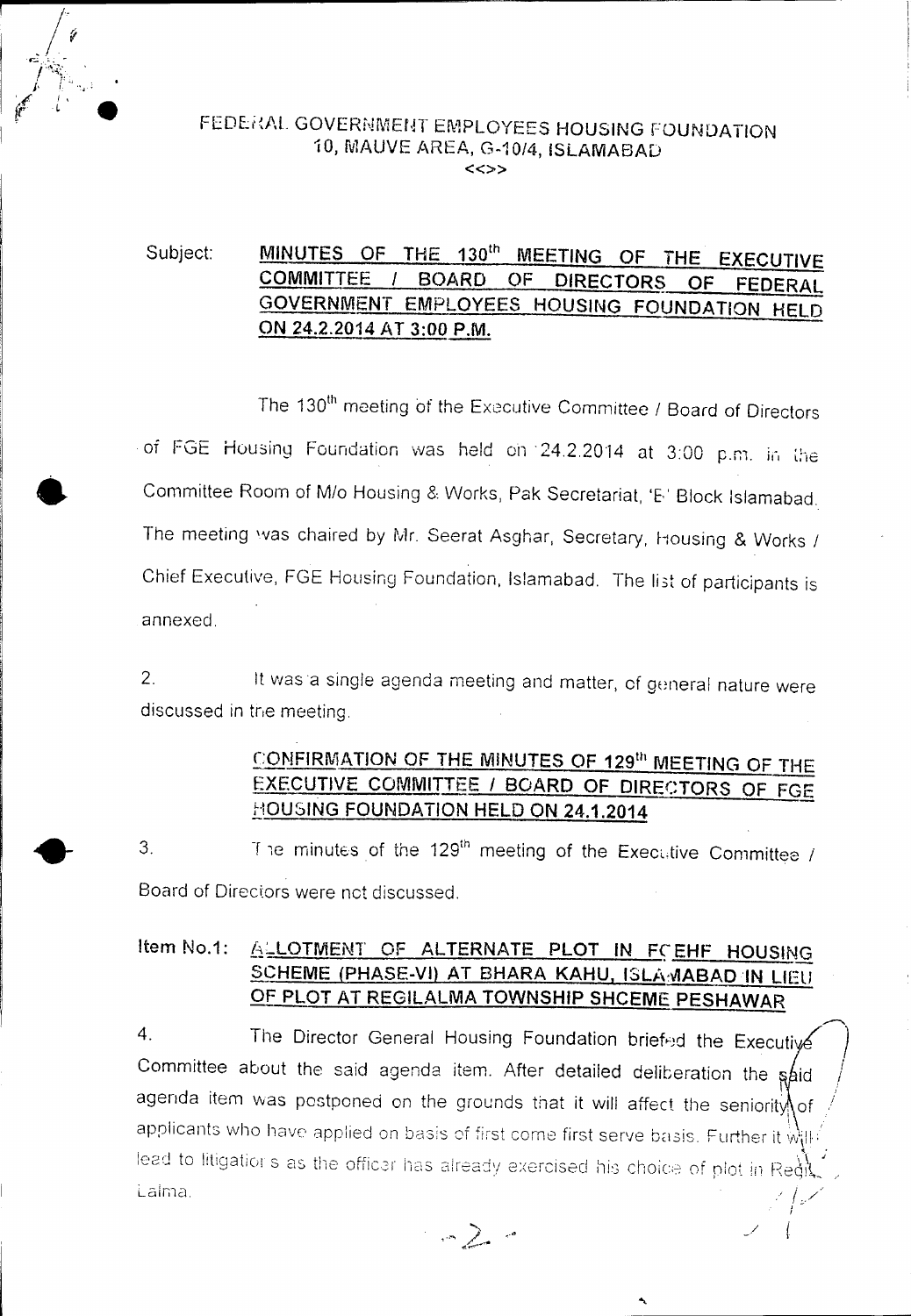5. As regards Housing Scheme (Phase-VI) at Bhara Kahu, Islamabad, the Executive Committee decided to constitute a Committee of the Proposed Allottees to resolve the issues pertaining to the said scheme, with the following composition :-

- i) Mr. Abid Saeed, Secretary Petroleum **Chairman**
- Rana Asad Amin, Advisor on Finance ii)

, I

- Mr. Nadeem Hassan Asif, Principal Secretary to the President iii)
- Mr. Zulfiqar Ahmad Cheema, Member  $\mathsf{i} \mathsf{v}$ IG Pakistan Motorways Police'

Member

Member

6. It was also decided to hold the first meeting of the said confinitiee on 25-2-2014 at 5:00 p.m. in the office of the Secretary, Housing & Works.

~""' ..,.... ...., *" -=1*

7. The meeting ended with a vote of thanks.